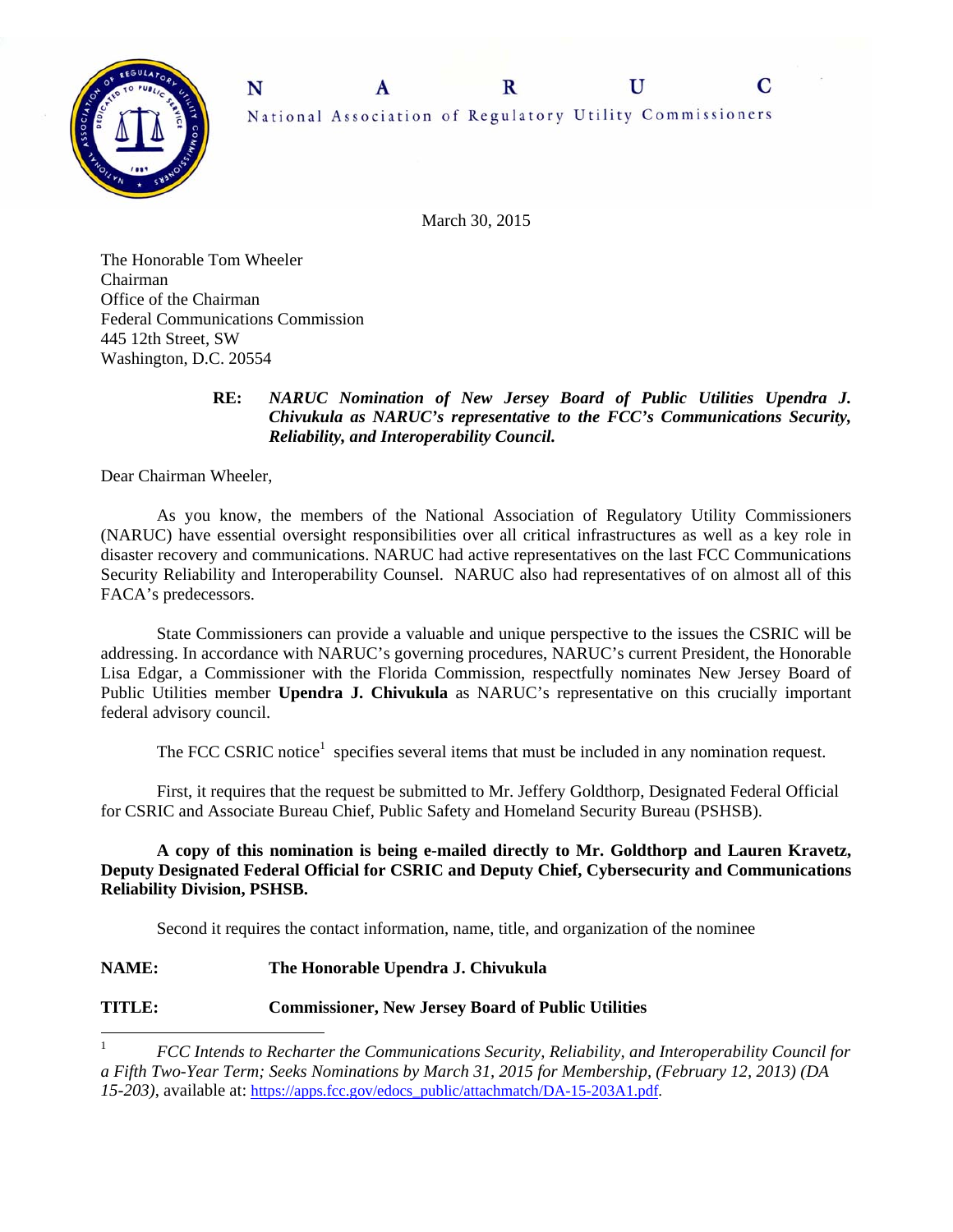| <b>ORGANIZATION:</b> | <b>National Association of Regulatory Utility Commissioners</b>               |
|----------------------|-------------------------------------------------------------------------------|
| <b>ADDRESS:</b>      | <b>New Jersey Board of Public Utilities</b><br><b>44 South Clinton Avenue</b> |
|                      | <b>Post Office Box 350</b>                                                    |
|                      | <b>Trenton, NJ 08625-0350</b>                                                 |
| $E-MAIL:$            | upendra.chivukula@bpu.state.nj.us                                             |
|                      | <b>IMPORTANT NOTE – NARUC respectfully requests that NARUC's General</b>      |
|                      | Counsel, Brad Ramsay, also be included on the mailing list for the CSRIC.     |
|                      | His e-mail is jramsay@naruc.org.                                              |
| TELEPHONE:           | 609-777-3300                                                                  |

**FACSIMILE: 609-777-3330** 

Third, it requires "a description of the sector or interest the nominee will represent".

*The National Association of Regulatory Utility Commissioners (NARUC) is a quasi-governmental nonprofit organization founded in 1889. NARUC represents government officials in the fifty States, the District of Columbia, Puerto Rico, and the Virgin Islands, charged with the duty of regulating, inter alia, the telecommunications common carriers and other critical gas, electric, and water infrastructures within their respective borders. Both the United States Congress – in federal telecommunications legislation, and federal courts have recognized that NARUC is a proper party to represent the collective interest of the State regulatory commissions. See, e.g., 47 U.S.C. § 410 (1986), where Congress calls NARUC "the national organization of the State commissions" responsible for economic and safety regulation of the intrastate operation of carriers and utilities. Cf, 47 U.S.C. § 254 (1996). See, also, USA v. Southern Motor Carrier Rate Conference, et al., 467 F.Supp. 471 (N.D. Ga. 1979), aff. 672 F.2d 469 (5th Cir. Unit "B" 1982); aff. en banc, 702 F.2d 532 (5th Cir. Unit "B" 1983, rev'd, 471 U.S. 48 (1985). See, also Indianapolis Power and Light Co. v. ICC, 587 F.2d 1098 (7th Cir. 1982); Washington Utilities and Transportation Commission v. FCC, 513 F.2d 1142 (9th Cir. 1976).* 

*State commissions play a critical role in emergency communications and disaster recovery. NARUC already cooperates with the Public Safety and Homeland Security Bureau on critical emergency communications contacts. We also interface regularly with elements of the Department of Homeland Security though our Critical Infrastructure Committee. Commissioner Chivukula will provide a NARUC perspective on the work of the council.* 

Fourth, the FCC notice indicates organizations should summarize the nominee's qualifications and reasons why the nominee should be appointed to the CSRIC.

 *The work of the CSRIC is critical. The New Jersey Board of Public Utilities has, like all commissions, been critically focused on all the issues raised in the CSRIC charter. NARUC is confident that Commissioner Chivukula, who has experience as both an engineer and a policy maker, will be an active and useful addition to the work of the Council. It is self-evident that he can provide the Council with a unique and vital perspective on the issues. A copy of his biography is appended to this letter.*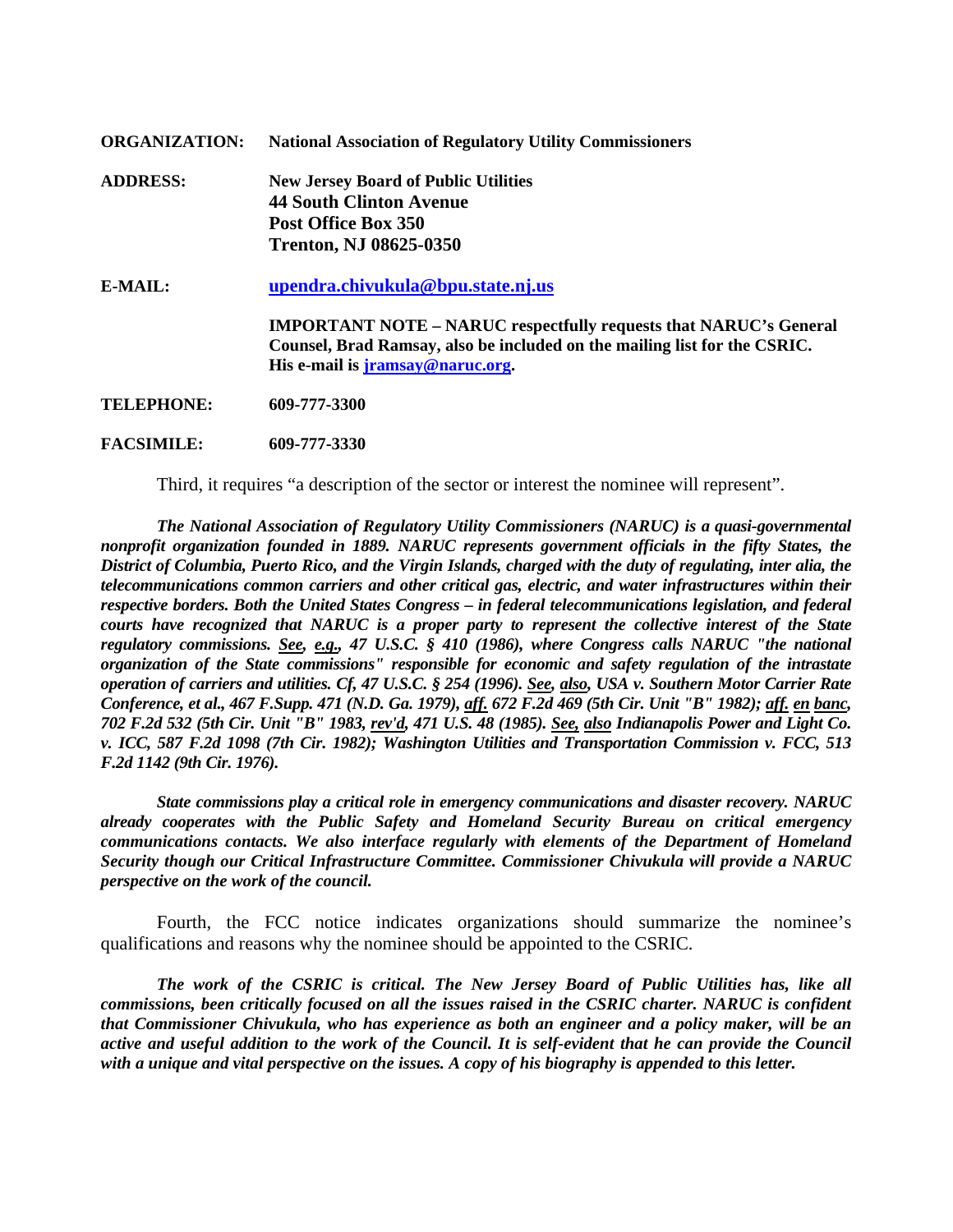Finally, prior notices required that NARUC confirm that our nominee is not a registered federal lobbyist. I did not see such a requirement in this most recent notice – but I can still confirm that:

#### *Commissioner Chivukula is not a registered federal lobbyist.*

 If there are any questions about this nomination, please do not hesitate to contact the undersigned at 202.898.2207 or jramsay@naruc.org.

#### **Respectfully Submitted,**

*James Bradford Ramsay*   **GENERAL COUNSEL National Association of Regulatory Utility Commissioners** 

cc: Daniel Alverez, *Advisor to the Chairman* David Simpson, *Chief, Public Safety & Homeland Security Bureau (PSHSB)* Lisa M. Fowlkes, *Deputy Chief, PSHSB* David Furth, *Deputy Chief, PSHSB*  Jeffery Goldthorp, *Associate Chief, PSHSB and Designated Federal Officer for CSRIC*  Lauren Kravetz, *Deputy Designated Federal Officer for CSRIC*  Julie Veach, *Chief, Wireline Competition Bureau*